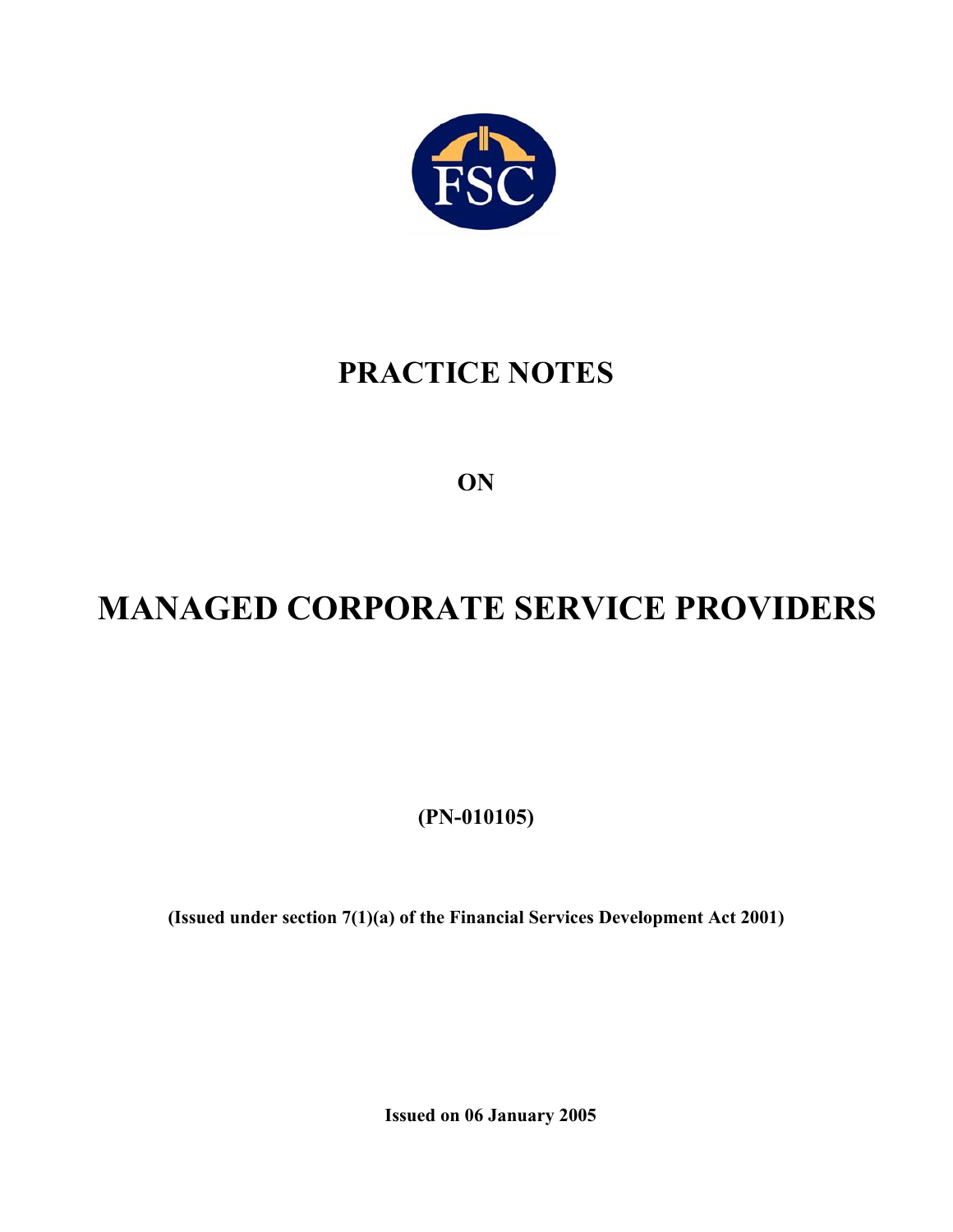

## **CONTENTS**

|                |                                   | Pages |
|----------------|-----------------------------------|-------|
| 1              | Introduction                      | $1-2$ |
| $\overline{2}$ | Part 1 – Preliminary Matters      | $3-4$ |
| 3              | Part 2 – Practice Notes           | $5-9$ |
| 4              | Part 3 – Miscellaneous Provisions | 10    |
|                | Appendix:                         |       |
|                | Glossary                          | 11-12 |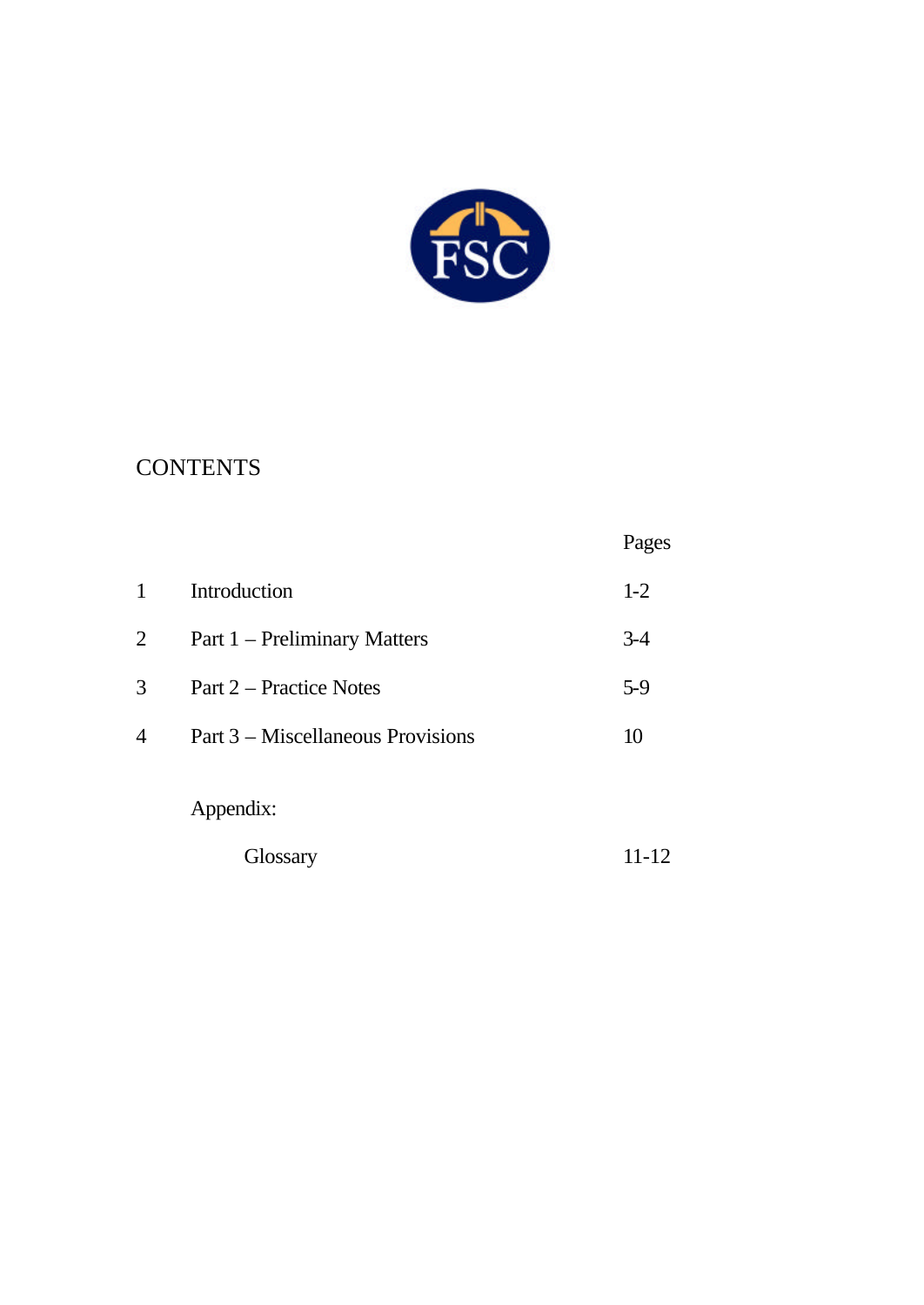#### **PRACTICE NOTES ON MANAGED CORPORATE SERVICE PROVIDERS**

#### **INTRODUCTION**

#### **BACKGROUND**

- 1 Management Companies are licensed by the Financial Services Commission ("FSC") under section 24 of the Financial Services Development Act 2001 ("the Act") to set up and manage global business companies, to provide nominee and other services to the latter or to act as corporate trustee or qualified trustee under the Trust Act 2001.
- 2 A Management Company ("MC") is licensed on the basis that it will operate as a full fledged stand alone operation. Current practice requires Management Companies to have a permanent establishment locally and to operate from business premises with adequate logistics and staff of adequate number, skills, knowledge and experience to undertake and fulfil their duties. The only exception is where the operation of a MC is managed under a Management Agreement by a fully established Management Company having the resources to provide such a service.
- 3 The FSC is responsible for supervising Global Business. The FSC's role is to reduce the risk of money laundering and other financial crime and to protect the good repute of Mauritius as a financial centre. The FSC discharges this responsibility in different ways, for example, by promoting and enforcing legislation, statements of policy and principles, guidelines and codes of practice or practice notes.
- 4 In particular, practice notes explain the manner in which the principles already established under legislation or a guideline will be interpreted and implemented. Practice notes are issued under section  $7(1)(a)$  of the Act. They do not have the force of law in that breaches will not by themselves constitute criminal offences – although they may entail regulatory sanctions. However, where as a result of a breach or failure to comply with practice notes, the FSC directs the Licensee under section 7(l)(d) of the Act to comply with any practice notes or any part thereof, failure to do so will constitute a contravention of the law and may lead to prosecution- quite apart from any other regulatory action that may be taken.

#### **STRUCTURE OF THESE PRACTICE NOTES**

5 This Paper comprises three parts: Part 1 deals with Preliminary Matters; Part 2 sets out Practice Notes to describe FSC's policy on Managed Company Services Providers and Part 3 contains some Miscellaneous Provisions which deal with some transitional provisions. Where necessary, the Practice Notes are accompanied by Explanatory Notes. Reference to Practice Notes should be understood to refer to all paragraphs of this Paper which have equal status as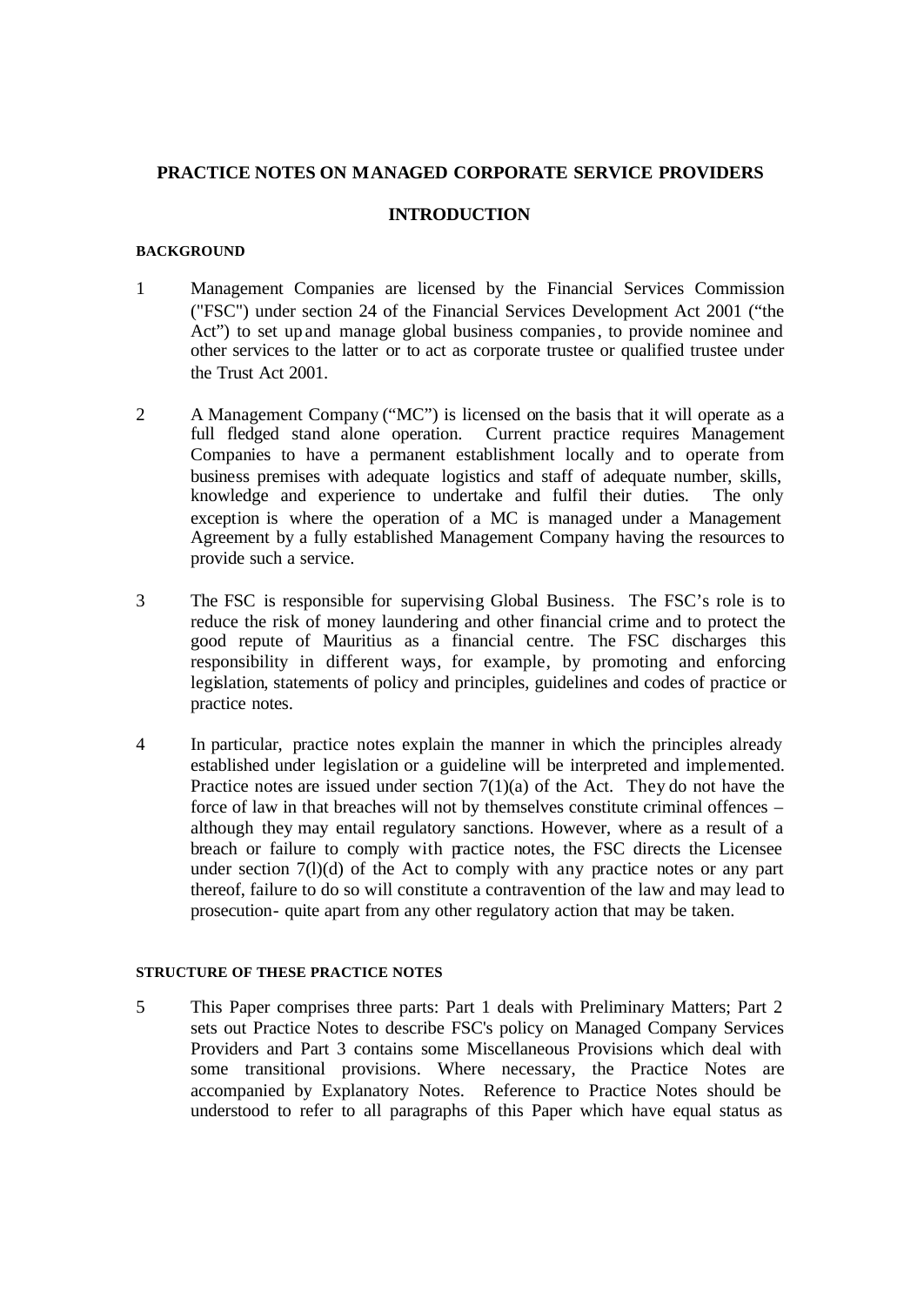Practice Notes and are equally enforceable as such, whether they come under Part 1**,** Part 2 or Part 3, or even under the heading "Explanatory Notes". Compliance is expected with all the provisions of these Practice Notes and regulatory action can be taken for breach of any of its provisions. A Glossary that defines certain terms used in the Practice Notes is attached in the Appendix. This form of presentation has been adopted for the sake of clarity.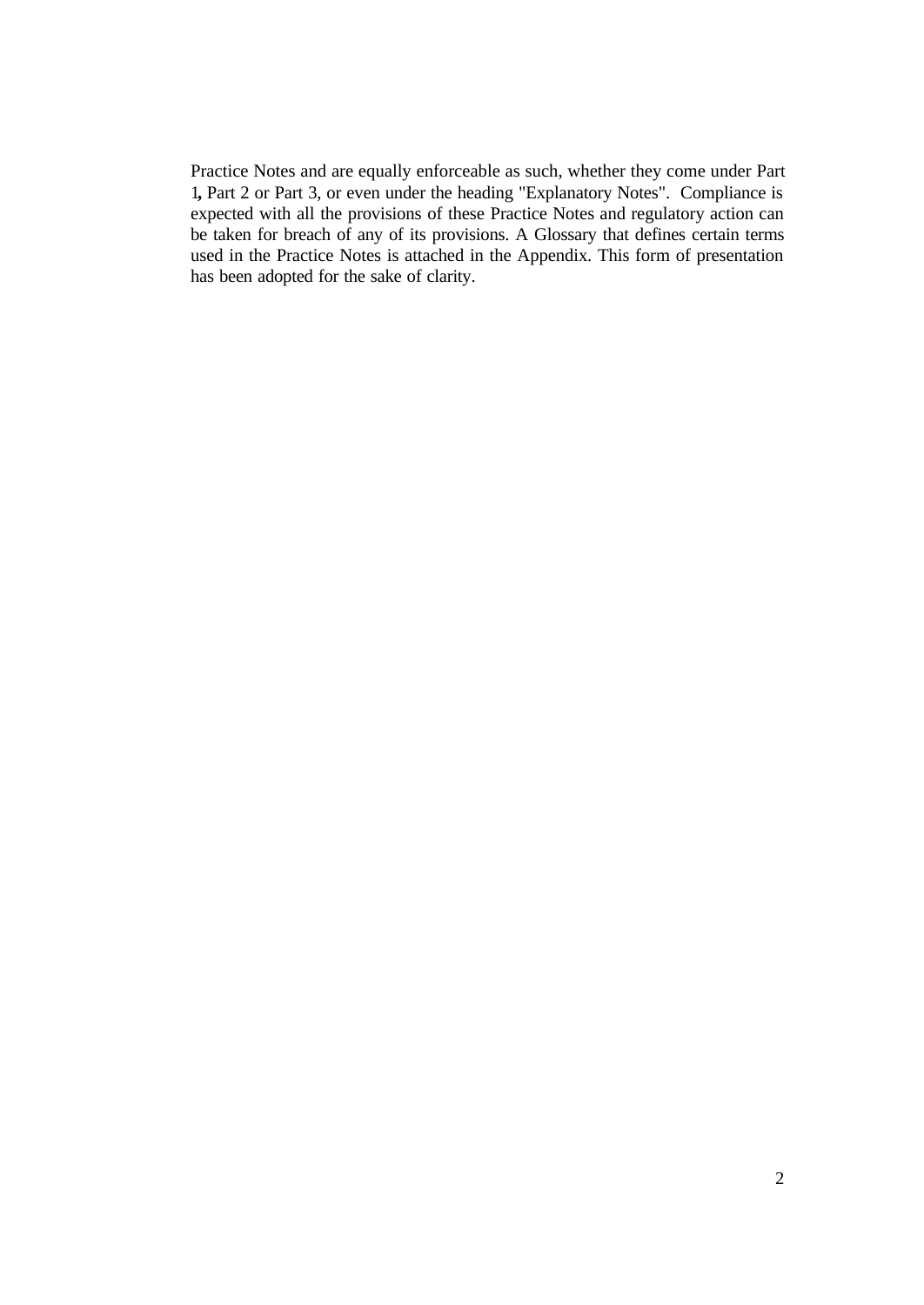#### **PART 1**

#### **PRELIMINARY MATTERS**

#### **DEFINITION OF MCSPs**

- 6 For the purposes of these Practice Notes, a Managed Corporate Service Provider (MCSP) refers to a licensed Management Company which operates under a Management Agreement with another Management Company having established premises and office in Mauritius ('the Managing MC').
- 7 A proposed MC may prefer to operate as a MCSP because, *inter alia*, the proposed MC may-
	- (a) not be able to finance a fully fledged operation at the outset and may need a period of time to recoup pre-operational expenses;
	- (b) want to test the jurisdiction before committing greater capital;
	- (c) need some time to build up clientele and critical mass in a new market;
	- (d) want to avail of the professional experience and skill of the Managing MC and its staff;
	- (e) want to avail of the local contacts that the Managing MC has with Regulators, Government agencies and professional accountancy and legal firms.
- 8 Although stand alone MCs remain the preferred route for services to Global Business Companies, it is believed that MCSPs can be an effective means of expanding the market for Mauritius Global Business Companies and generating new value-addition. Accordingly, FSC will consider applications for MCSPs provided that the promoters intend to use the MCSP to develop sufficient critical mass to lead to a fully-fledged operation within a defined period.
- 9 Considering that MCs play a pivotal role for the purposes of Global Business regulations and for combating Money Laundering and the Financing of Terrorism in that they are required to carry out due diligence on a prospective client, establish and verify his identity and obtain and keep records of the details of the due diligence exercise, the licensing of MCSPs has some regulatory implications which should be addressed to mitigate any risks arising. In the absence of a proper framework, regulatory gaps may arise, creating uncertainty and a lack of clarity in the regulatory obligations and responsibility.
- 10 The purpose of these Practice Notes is to describe the regulatory approach of the FSC towards MCs that intend to be set up as MCSPs and to clarify the obligations of both the Managing MC and the MCSP.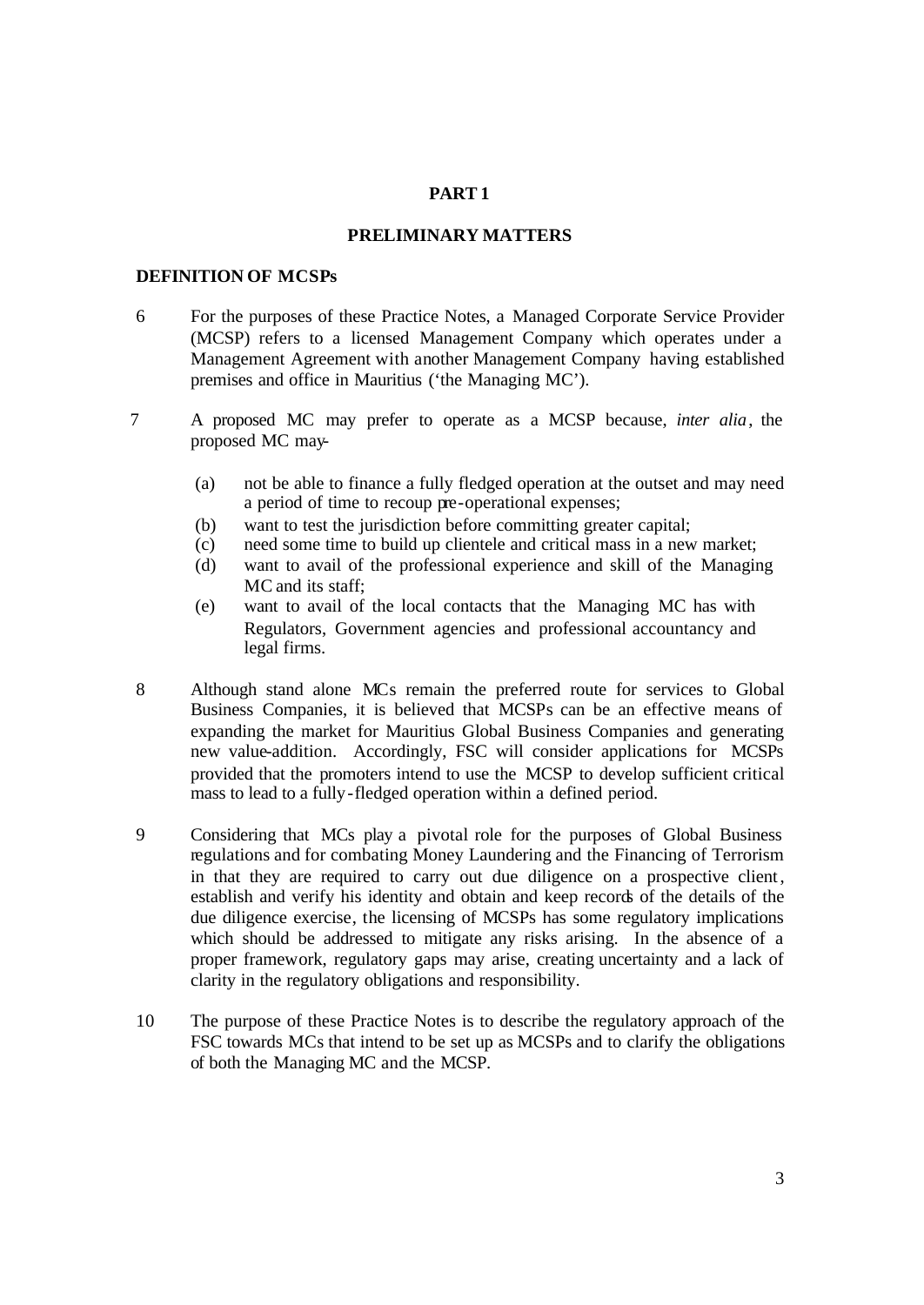#### **STATUS OF THE PRACTICE NOTES**

- 11 Failure to comply with these Practice Notes will expose the Managing MC and the MCSP to regulatory sanctions which may include one or more of the following
	- i. the issue of a direction under section  $7(1)(d)$  of the Act to observe the Practice Notes or any part thereof. Failure to comply with a direction may result in criminal sanctions and regulatory action;
	- ii. the issue of a direction to a Licensee to cease operation as a MCSP;
	- iii. revocation of the Management Licence.
- 12 These Practice Notes may be amended from time to time or repealed wholly or partly without any provision being grandfathered.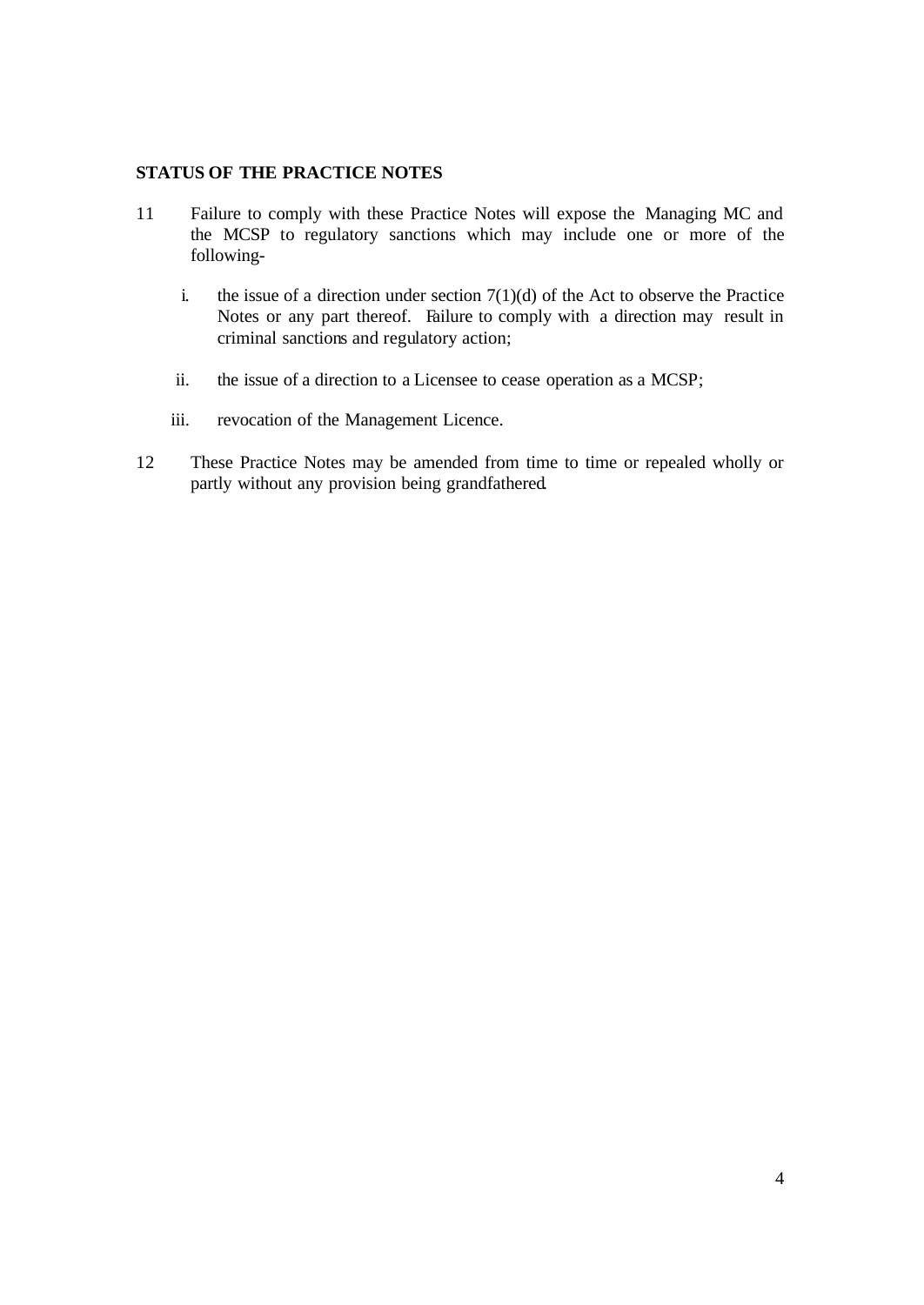#### **PART 2**

#### **PRACTICE NOTES**

#### **PRACTICE NOTE 1**

*In addition to the licensing requirements applicable to a MC, a MCSP must indicate in its Business Plan-*

- *i. the duration of the MCSP's contractual arrangement (i.e. the Management Agreement);*
- *ii. the target date (not exceeding three years) by which the MCSP plans to convert into a fully-fledged stand alone operation; and*
- *iii. the criteria it intends to adopt to decide on setting-up as a stand alone MC.*

- 13 All applications involving an applicant MCSP must be submitted jointly by the Managing MC and the proposed MCSP.
- 14 In processing an application for a Management Licence in the case of a MCSP , the FSC will apply the same licensing regime as is applicable to a MC and impose the same conditions but may add such other conditions and obligations to ensure implementation of these Practice Notes and meet any particular situation of the applicant.
- 15 The arrangement between the MCSP and the Managing MC must be governed by a Management Agreement which should reflect Practice Note 1 both in terms of duration and operation. The FSC is not in favour of an arrangement in respect of MCSPs with unlimited duration. A Management Agreement should be coterminous with the duration of the licence. A MCSP may apply to be converted into a full fledge operation at any time before the expiry of its Management Licence. On termination or revocation of the Management Licence, a MCSP shall within three months thereof start winding up or dissolution procedures, take such measures and make any arrangements as may be necessary in respect of the disposal of its assets and liabilities and comply with such directions as the FSC may give.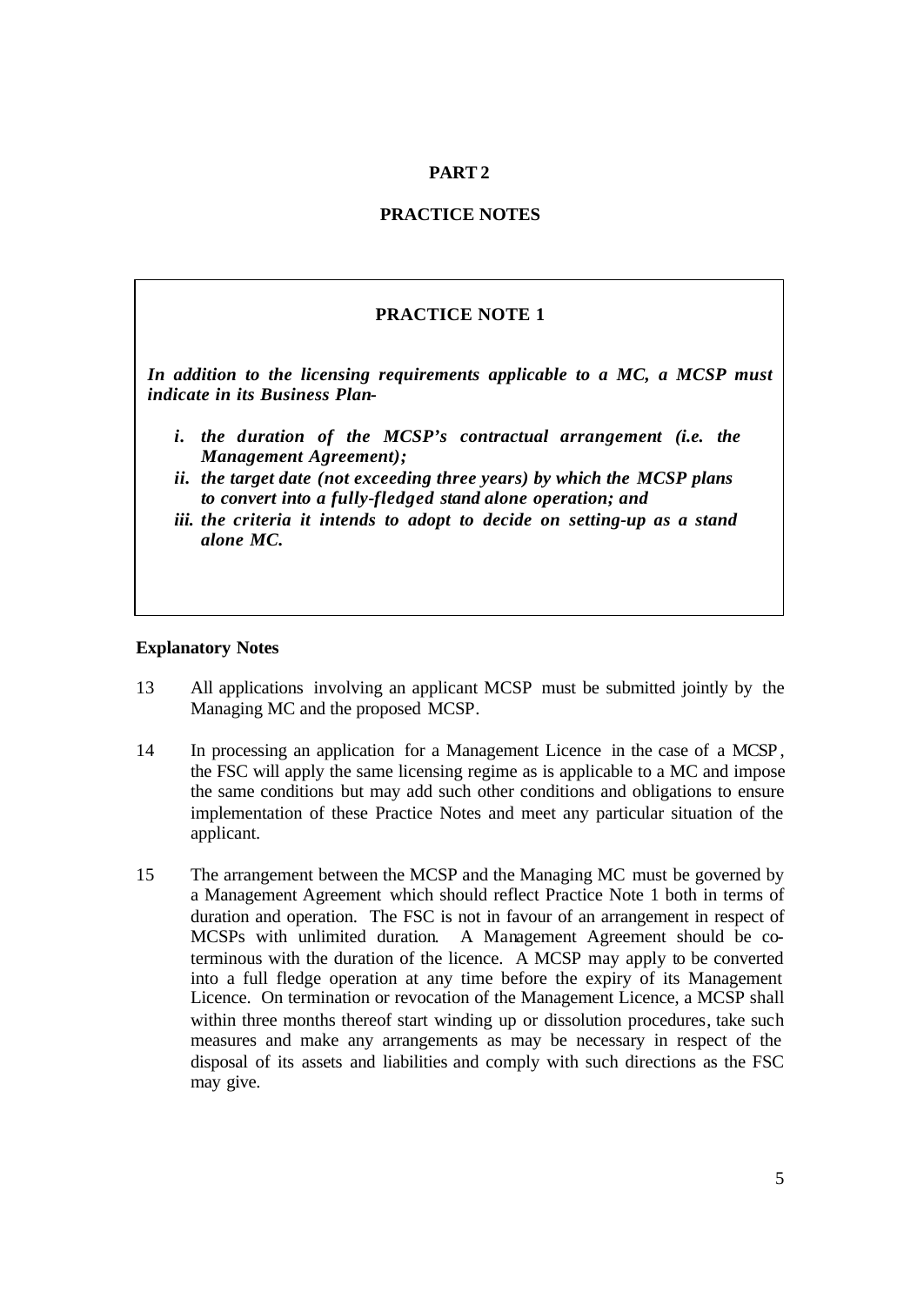- 16 In normal circumstances, the FSC will limit the Management Licence of a MCSP to a duration of three years. The FSC may grant a Management Licence for a duration of less than three years where it thinks fit to do so. The FSC retains the right at its discretion to agree to a date in excess of three years or to extend the period of the MSCP's operation upon receipt of an application at some later date but not later than 3 months prior to the expiry of the Management Licence setting out the reasons why it should continue.
- 17 An application for extension shall exceptionally be granted based on the merit of individual applications. In considering such an application, the FSC shall be guided by the operations of the MCSP and by its overall standing. The resources of the Managing MC will also be re-assessed.
- 18 In the event that a MCSP applies for and is granted an extension by the FSC, such extension shall be conditional to the execution of a Management Agreement that will be co-terminous with the extended Management Licence.

#### **PRACTICE NOTE 2**

*The Managing MC and the MCSP shall enter into a Management Agreement which specifies the services to be provided by the Managing MC and allocates precise responsibilities between the Managing MC and the MCSP.*

- 19 The Management Agreement between the Managing MC and the MCSP must include provisions relating to-
	- (a) the nature of the services that will be provided by the Managing MC and on what basis;
	- (b) the fees to be charged and/or the basis of calculation of fees to be charged by the Managing MC;
	- (c) the legal and administrative responsibilities of each of the party as to the observance of the AML/CFT Framework;
	- (d) operational arrangements and the appointment of a Principal Officer and his alternate;
	- (e) risk management and contingency plans;
	- (f) the duration which shall not exceed three years or the duration of the Management Licence; and
	- (g) the transfer of the MCSP's files, books and records on termination.
- 20 The Management Agreement must not contain any provision prohibiting the Managing MC from imparting any information to the FSC concerning the MCSP and its operations or restricting its means of ensuring that the MCSP is meeting its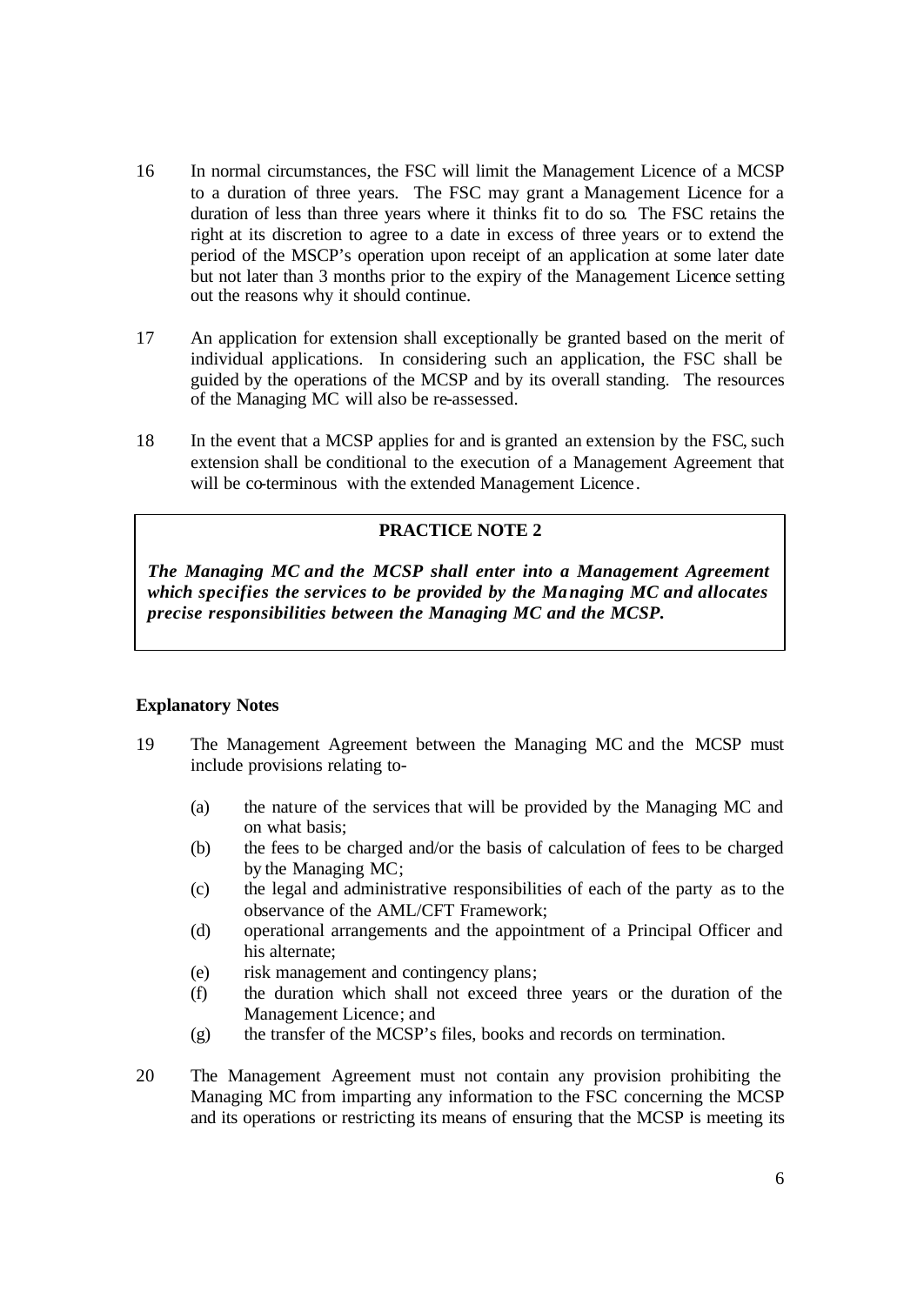regulatory obligations and the minimum standards of operations.

#### **PRACTICE NOTE 3**

*The Managing MC shall demonstrate to the FSC that it has adequate resources to host a MCSP and shall designate a Principal Officer (and an alternate Principal Officer) who shall be responsible for the day to day affairs of the MCSP.*

#### **Explanatory Notes**

- 21 Hosting a MCSP is likely to require a Managing MC to have additional resources. Accordingly, the latter must demonstrate the resources and infrastructure that it has or will put into place to provide the services it has undertaken to provide to the MCSP. "Resources" includes human, technical and financial resources. It also includes office premises, fixed assets, staff recruited or allocated to work for the MCSP, additional security, directors and so on. The MCSP must have dedicated telephone and facsimile lines and e-mail connection. Meanwhile, the Managing MC must ensure that it has sufficient resources to service its own clients simultaneously.
- 22 The designated Principal Officer and his alternate should have proven experience in company and trust administration. Unless complete and updated information is already in the possession of the FSC, the Managing MC (at the time of application for a Management Licence for the MCSP) shall provide FSC with the name and profile of the relevant directors, the Principal Officer, the alternate Principal Officer, and other employees who will be administering the MCSP. A copy of the letter/memorandum specifying the specific duties and obligations assigned to such persons shall be provided to the FSC upon request. The Principal Officer will be responsible to the FSC for the day to day operations of the MCSP and during his absence, the alternate Principal Officer will be so responsible.

#### **PRACTICE NOTE 4**

*The Managing MC shall be appointed to act as secretary to the MCSP's Board for the duration of the Management Agreement.*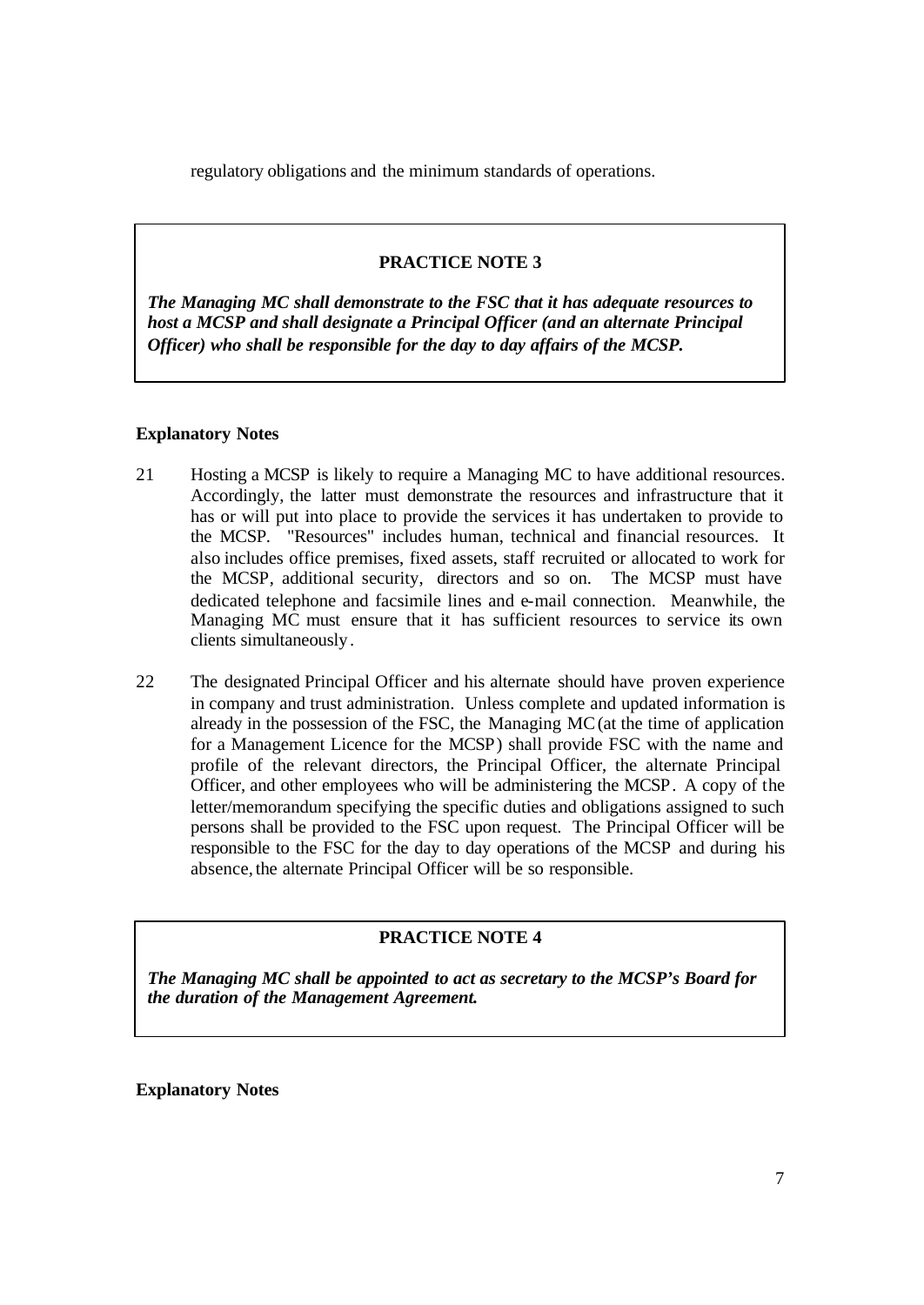23 The Managing MC shall in fulfilment of its duties as secretary to the Board of the MCSP adhere to the requirements of section 166 of the Companies Act 2001. This means *inter alia* that the Secretary will be expected to provide guidance to the Board of the MCSP about the duties, responsibilities and powers of Board members. The Secretary will also be responsible for informing the shareholders and members of the Board of the MCSP about compliance with legislation and about their duty to keep proper records.

#### **PRACTICE NOTE 5**

*The Board of the Managing MC shall seek from the Principal Officer periodic reports on the operation of the business on behalf of the MCSP focusing on adherence to regulatory requirements and standards.*

#### **Explanatory Notes**

- 24 For its own protection, the Managing MC should conduct periodic reviews of its relationship with the MCSP. Written summaries should be retained. The summaries should be sufficiently precise to describe issues and how they were dealt with. FSC may consider these summaries during compliance visits.
- 25 Exchange of notes and correspondence concerning the management of the MCSP should be kept on file and must be open to inspection by the FSC.

#### **PRACTICE NOTE 6**

*The Managing MC and the MCSP are two distinct and separate legal persons. Accordingly, the business affairs of each must be kept totally segregated from the affairs of the other.*

#### **Explanatory Notes**

26 Save and except for the sharing of certain over heads/resources with the Managing MC, the MCSP shall comply with all the requirements and conditions applicable to all holders of a Management Licence. By way of example, to comply with all the conditions applicable to other holders of Management Licences, the MCSP shall, *inter alia,* have its own Professional Indemnity Cover, Know Your Customer Manuals and Procedures Manuals.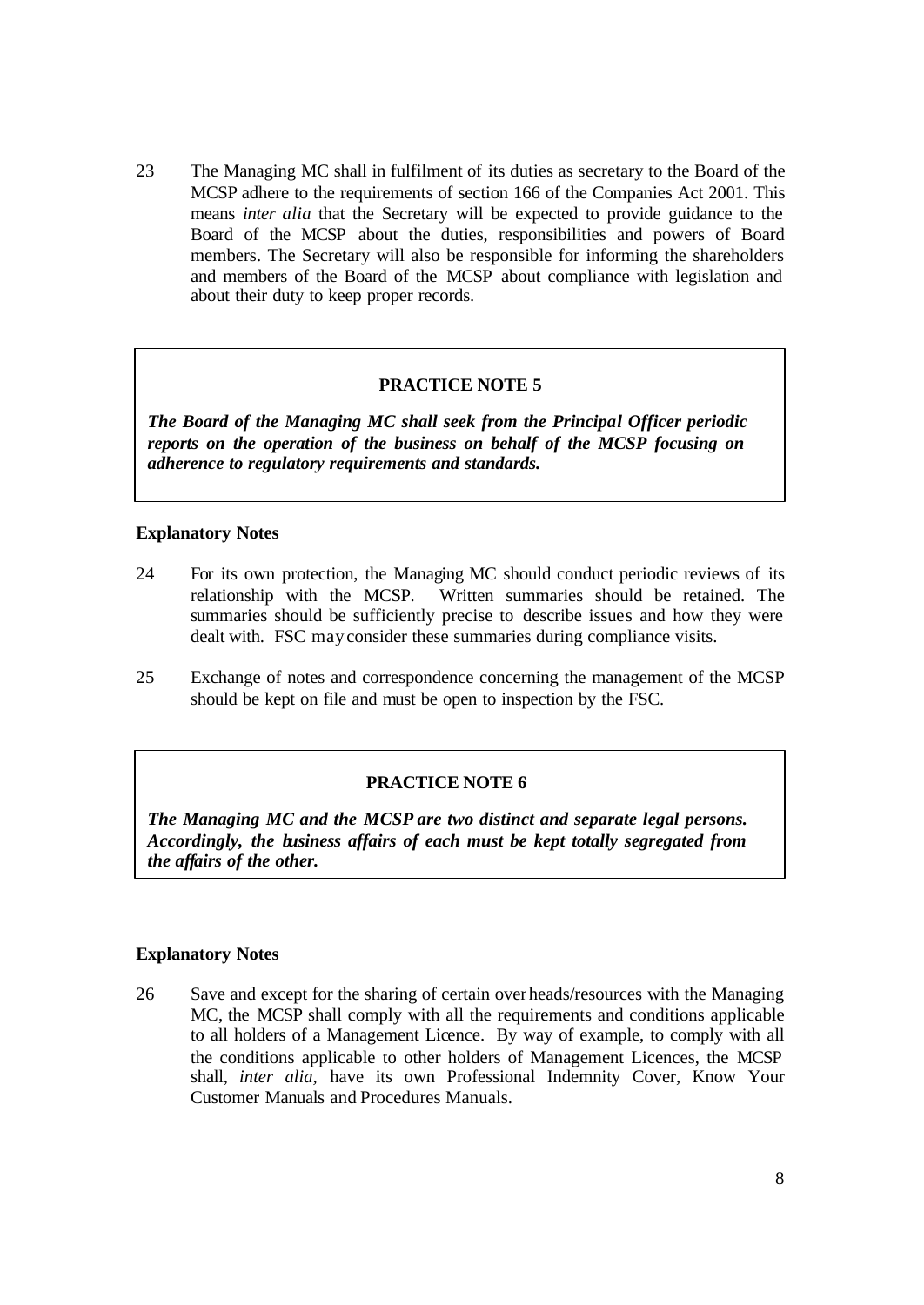- 27 If the MCSP is sharing the premises of the Managing MC, the operations must be segregated to the satisfaction of the FSC. This means *(inter alia)* that all assets, files, documentation (including stationery), Board Minutes, books and records, including accounting records of the MCSP and those of its clients must be kept separate from those of the Managing MC's. The assets, files and other records of the MCSP must be capable of being distinguished from those of the Managing MC.
- 28 In particular, the financial accounts of the MCSP and of the Managing MC must be kept entirely separate and at arm's length. If there are transactions between the MCSP and the Managing MC, these should be processed on a formal basis - with full written explanations in the files of both companies.
- 29 Further, the bank accounts of the MCSP, those of its clients and of the Managing MC must be kept entirely separate and at arm's length. From time to time (and perhaps during Compliance Visits) the FSC will ask to see reconciliations.

#### **PRACTICE NOTE 7**

*The Board of the Managing MC must exercise due care and diligence in fulfilling its duties towards the clients of the MCSP and shall be accountable to the FSC for all regulatory omissions, defaults or failures committed in the provision of services to the clients of the MCSP to the same extent as the MCSP's Board of Directors.*

- 30 The FSC's licensing standards and the standards for conduct of business as MC cannot be compromised by the setting up of MCSPs. The MCSP has its own responsibility to comply with its licensing conditions and with its regulatory obligations. However, because of the relative proximity of the MC to the operation of the MCSP, the MC will be expected to take such steps and measures as are necessary to ensure that appropriate standards of business conduct are adopted and applied in the provision of services to the clients of the MCSP.
- 31 Any failure by the Managing MC to comply with the above conditions in the management of the business and affairs of the MCSP, particularly in failing to disclos e to the FSC any breach by the MCSP of its regulatory obligations which the Managing MC has actual knowledge of or ought to have known shall constitute a breach of its obligations as a Managing MC and may lead to disciplinary action being taken against the Managing MC. This is without prejudice to any regulatory action which FSC may take against the MCSP.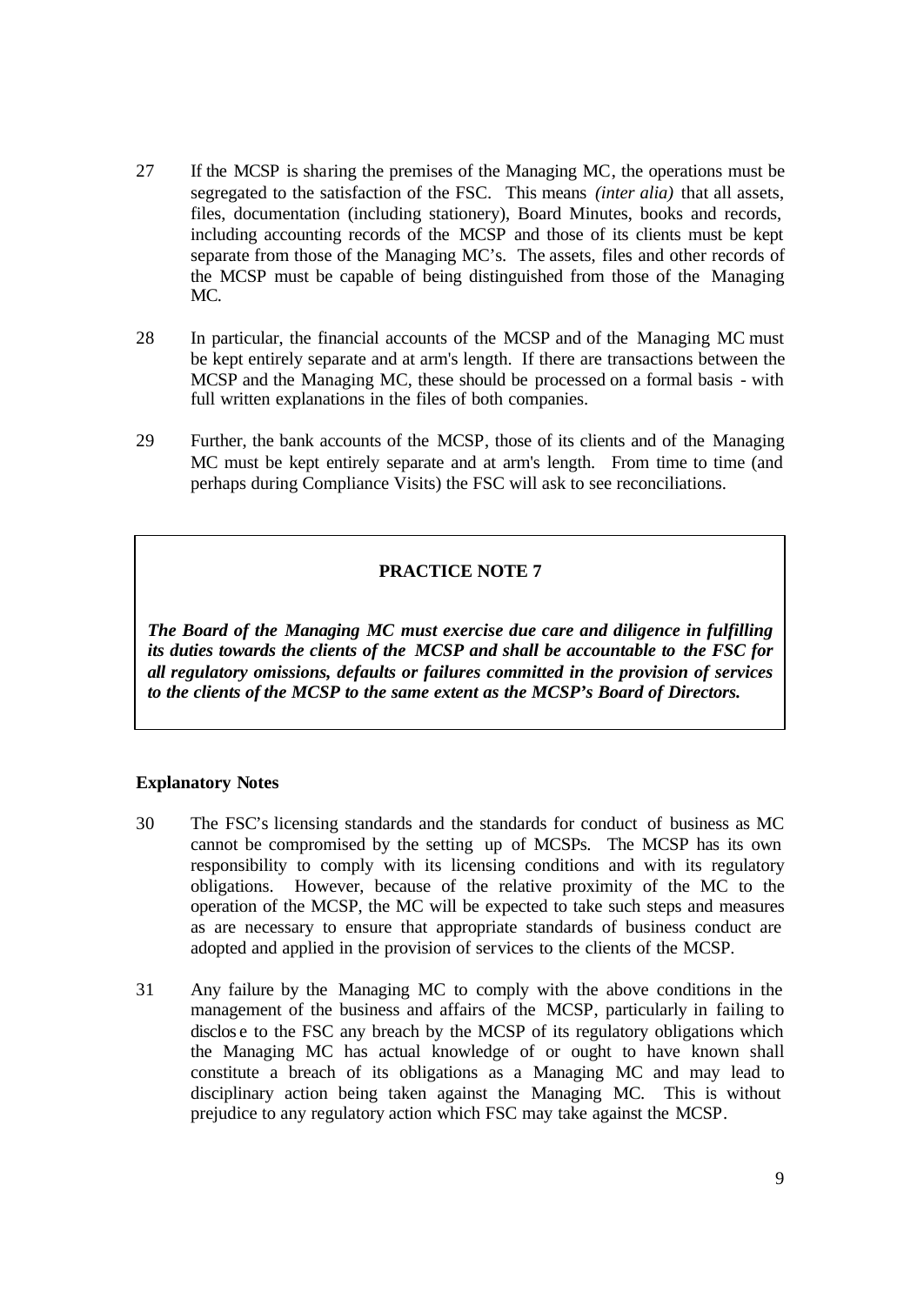#### **PART 3**

#### **MISCELLANEOUS PROVISIONS**

- 32 These Practice Notes shall come into force on 02 February 2005.
- 33 To ensure the smooth operation of the new regime of MCSPs, any Management Licence granted to a MCSP before 02 February 2005 (existing MCSPs) shall terminate on 31 December 2005.
- 34 Existing MCSPs shall by 31 December 2005 submit to the FSC a fresh application stating whether the MCSP intends to continue its operations as a MCSP or whether it intends to set up as an independent stand alone operation. Where the existing MCSP resolves to set up as an independent stand alone MC it will have to satisfy the FSC of appropriate steps taken to operate as an independent stand alone MC. In considering an application fom an existing MCSP which intends to continue its operations as a MCSP, the FSC will be guided by the operations of the MCSP and by its overall standing. The resources of the Managing MC will also be re-assessed.
- 35 Any existing MCSP who objects to the termination of its Management Licence under these Practice Notes shall give notice of its objection not later than 30 September 2005 setting out fully its reasons. Where no objection is made within this delay, the FSC will consider that the existing MCSP does not object to the termination of the Management Licence.
- 36 Any existing MCSP that fails to comply with paragraph 34 shall be subject to regulatory action which may include one or both of the following-
	- (i) the issue of a direction to the existing MCSP to cease operation as a MCSP;
	- (ii) revocation of the Management Licence of the MCSP.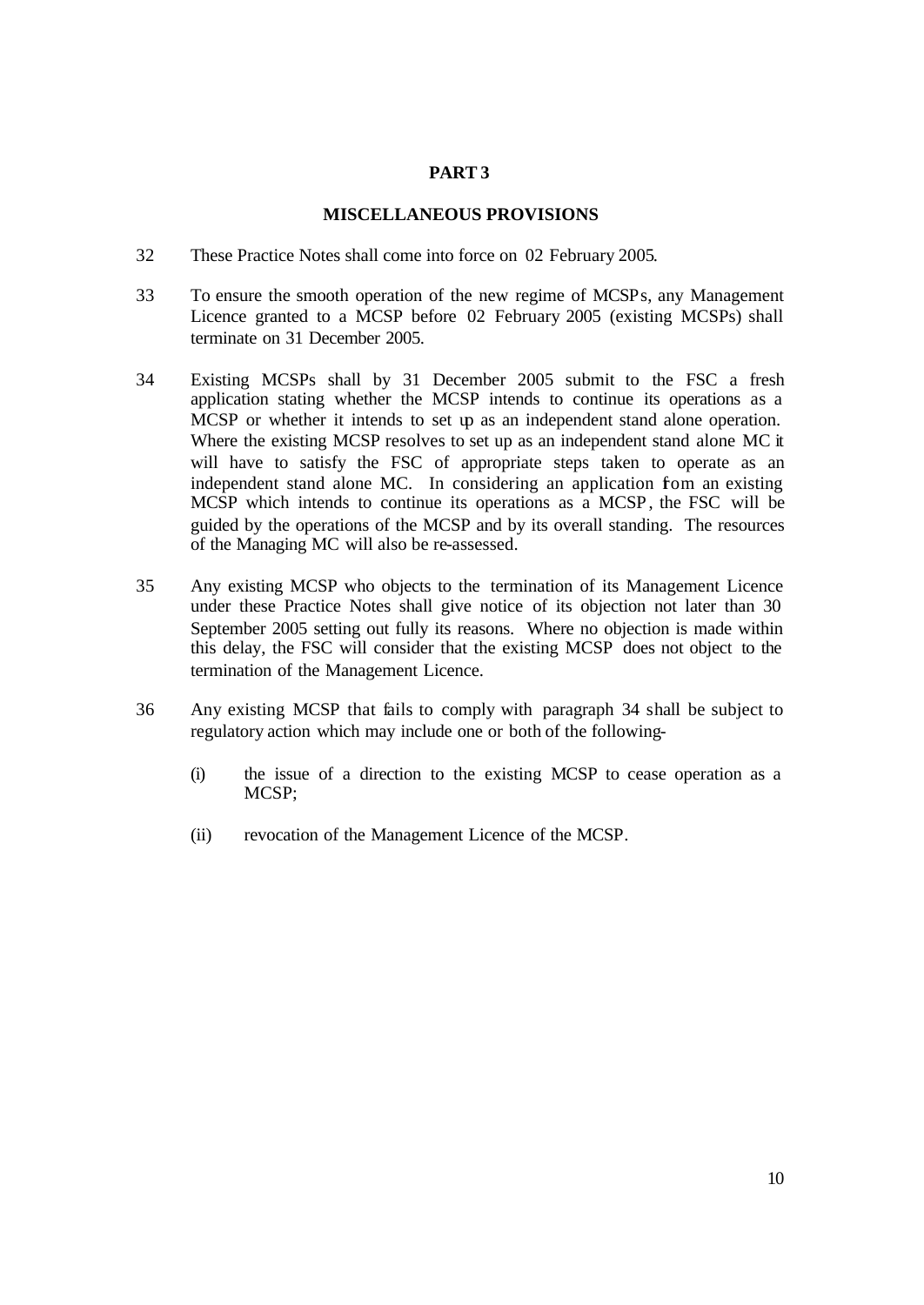### **APPENDIX**

### **Glossary**

| <b>AML/CFT Framework</b>    | All the set of requirements, processes and mechanisms,<br>and the legal obligations prescribed by the Financial<br>Intelligence and Anti-Money Laundering Act 2002, and<br>regulations made under that Act, and the FSC Code on<br>the Prevention of Money Laundering and Terrorist<br>Financing intended for Management Companies issued<br>by the FSC on 18 April 2003. |
|-----------------------------|---------------------------------------------------------------------------------------------------------------------------------------------------------------------------------------------------------------------------------------------------------------------------------------------------------------------------------------------------------------------------|
| Act                         | the Financial Services Development Act 2001.                                                                                                                                                                                                                                                                                                                              |
| <b>Commission or FSC</b>    | the Financial Services Commission established under the<br>Financial Services Development Act 2001.                                                                                                                                                                                                                                                                       |
| <b>Existing MCSP</b>        | a Management Company permitted to operate as<br>Managed Corporate Service Provider before 02 February<br>2005.                                                                                                                                                                                                                                                            |
| <b>Licensee</b>             | a person holding a Management Licence issued under<br>section 24 of the Financial Services Development Act<br>2001.                                                                                                                                                                                                                                                       |
| <b>MCSP</b>                 | A licensed Management Company which operates under<br>a Management Agreement with another Management<br>Company having established premises and office in<br>Mauritius                                                                                                                                                                                                    |
| <b>Management Agreement</b> | a contractual arrangement between an established<br>Management Company (the Managing MC) and a<br>MCSP whereby the Managing MC agrees to provide<br>company management and other related services to a<br><b>MCSP</b><br>and<br>legal<br>to<br>and<br>operational<br>assume<br>responsibility for the MCSP.                                                               |
| <b>Management Company</b>   | a company licensed under section 24 of the Financial<br>Services Development Act 2001 and includes a<br>Qualified Trustee and a Corporate Trustee.                                                                                                                                                                                                                        |
| <b>Management Licence</b>   | a licence issued under section 24 of the Financial<br>Services Development Act 2001.                                                                                                                                                                                                                                                                                      |
| <b>Managing MC</b>          | A fully established Management Company having the<br>resources to provide company management and other<br>related services to a MCSP.                                                                                                                                                                                                                                     |